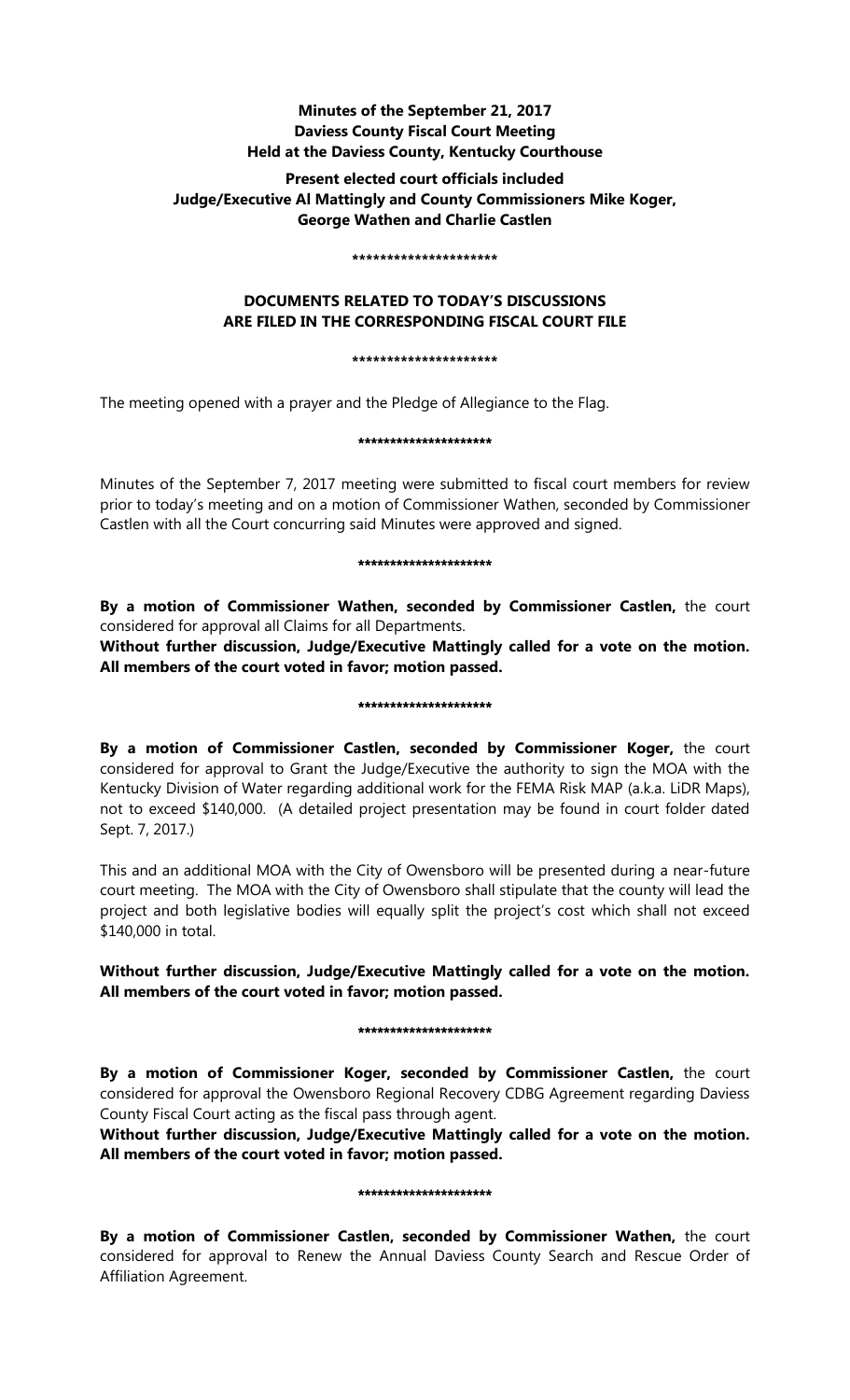**Without further discussion, Judge/Executive Mattingly called for a vote on the motion. All members of the court voted in favor; motion passed.** 

#### \*\*\*\*\*\*\*\*\*\*\*\*\*\*\*\*\*\*\*\*\*

**By a motion of Commissioner Wathen, seconded by Commissioner Koger,** the court considered for approval Hire Colton P. Lanham as a Public Works Utility Laborer, effective 9/11/17.

**Without further discussion, Judge/Executive Mattingly called for a vote on the motion. All members of the court voted in favor; motion passed.** 

### \*\*\*\*\*\*\*\*\*\*\*\*\*\*\*\*\*\*\*\*\*

**By a motion of Commissioner Castlen, seconded by Commissioner Wathen,** the court considered for approval to Appoint Angela Thompson (29-2017) to the Owensboro Regional Health Board - TERM 10/31/17 – 10/31/2020.

**Without further discussion, Judge/Executive Mattingly called for a vote on the motion. All members of the court voted in favor; motion passed.** 

#### \*\*\*\*\*\*\*\*\*\*\*\*\*\*\*\*\*\*

**By a motion of Commissioner Koger, seconded by Commissioner Wathen,** the court considered for approval to Re-appoint, for a third consecutive term, Gary Hall (30-2017) to the Owensboro Daviess County Drug and Alcohol Steering Committee - TERM: 9/1/2017 - 9/1/2020. **Without further discussion, Judge/Executive Mattingly called for a vote on the motion. All members of the court voted in favor; motion passed.** 

#### \*\*\*\*\*\*\*\*\*\*\*\*\*\*\*\*\*\*\*\*\*

**By a motion of Commissioner Koger, seconded by Commissioner Wathen,** the court considered for approval to Appoint Carl Lewis (31-2017) to the Owensboro Daviess County Drug and Alcohol Steering Committee - TERM: 9/1/2017 - 9/1/2020.

**Without further discussion, Judge/Executive Mattingly called for a vote on the motion. All members of the court voted in favor; motion passed.** 

### \*\*\*\*\*\*\*\*\*\*\*\*\*\*\*\*\*\*\*\*\*

**By a motion of Commissioner Wathen, seconded by Commissioner Koger,** the court considered for approval to Appoint Langley Wetzel (27-2017) to the DC Parks Board - TERM: 4/1/2017 – 4/1/2021.

**Without further discussion, Judge/Executive Mattingly called for a vote on the motion. All members of the court voted in favor; motion passed.** 

### \*\*\*\*\*\*\*\*\*\*\*\*\*\*\*\*\*\*\*\*\*

Presented was the **First Reading of KOC 621.17 (2017); 11-2017** – An Ordinance Relating to the Daviess County Road, Bridge and Street System.

## **Comments:**

No comments received.

## **\*\*\*\*\*\*\*\*\*\*\*\*\*\*\*\*\*\*\*\*\***

## **Comments:**

During the prior court meeting, Tom Turner requested the court's assistance to encourage an internet provider to extend internet services to his Masonville community. Judge Mattingly agreed to contact AT&T on his behalf and two days later he met with Joan Duncan of AT&T. She contacted Mr. Turner and although no plans exist to expand internet services to his community, he expressed a sincere thank you to the court for making an effort to help.